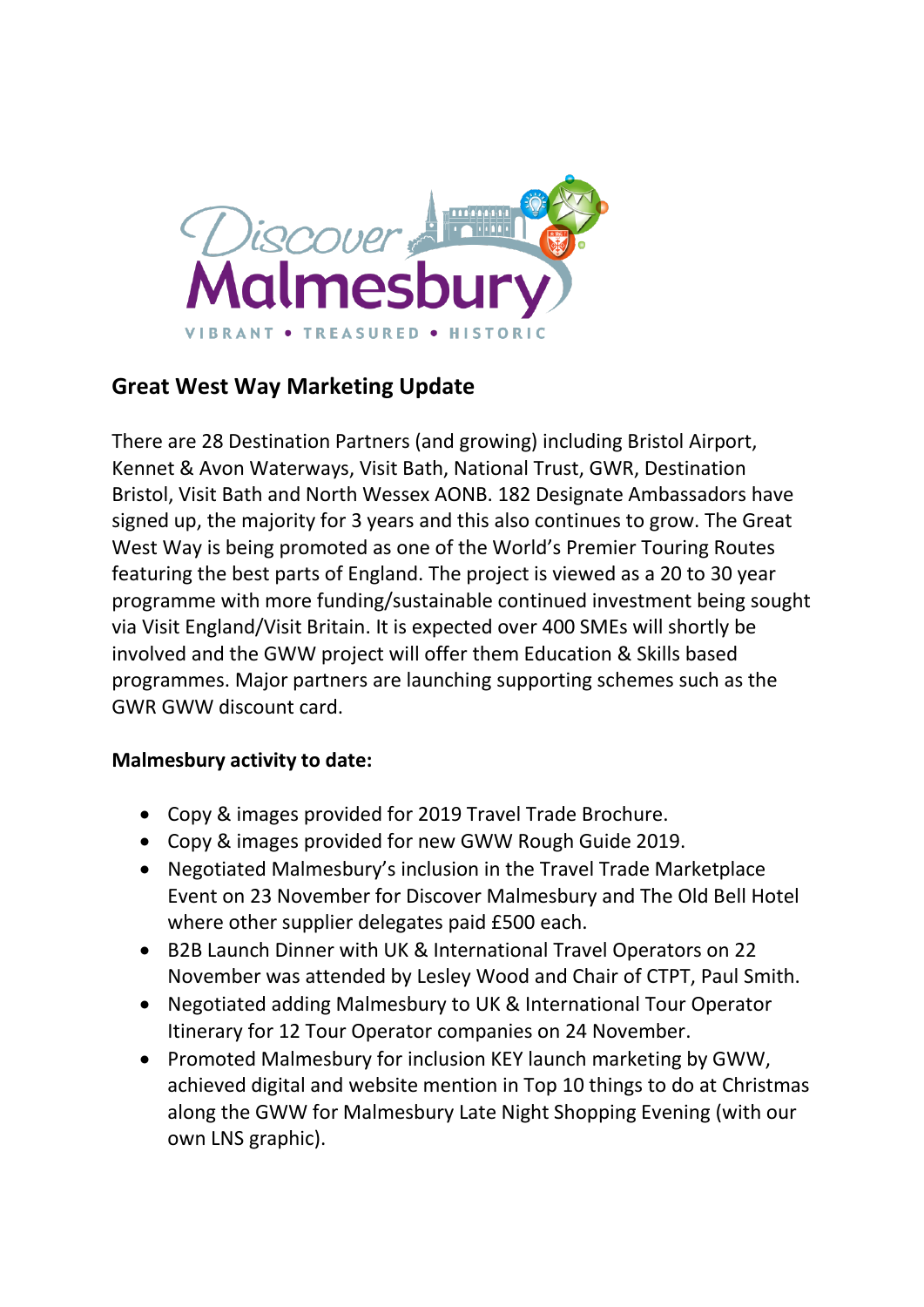## **Malmesbury activity continued:**

- Half page A5 advert in December issue of Malmesbury Connections to announce Malmesbury as Designate Ambassador - working partnership between MTC and MTT.
- Presentation of GWW Designate Ambassador status and Vale Action MTT projects on 15 November in The Old Bell Hotel to promote World Pancreatic Cancer Day attended by Chairs of Malmesbury Groups, Societies and Committees. Press invited.
- Attended 15 January 2019 Designate Ambassador meeting (Paul Smith & Lesley Wood)
- Numerous social media mentions tagged and reposted from GWW to DM.
- Strong relationships established with key GWW players; David Andrews CEO, Claire Margretts Head of Designate Ambassadors, Flo Wallace Head of Travel Trade, Rebecca Lowe Head of PR – they all know Malmesbury has a Marketing & PR capability able to respond quickly & in alignment with GWW strategy & activity.
- Twelve Travel Trade Tour Operators visited Malmesbury on 24 November from China, Netherlands, Ireland, UK and Germany with feedback that Malmesbury was the highlight of their day even though they had been to Longleat House, Bowood and Westonbirt Arboretum. Visits included The Athelstan Museum, Malmesbury Abbey, Abbey House & Gardens & The Old Bell Hotel.
- Malmesbury now included in GWW Itinerary 'suggestions' on web, in print and on social media
- Advert copy & design supplied to new GWW Travel magazine to be launched in March 2019 with 100,000 copies distributed by Partners (copy below).

## **GWW related Support to Main Sponsor: The Old Bell Hotel**

- included in page content and images for GWW Travel Trade brochure
- promoted at GWW press/launch event 5 Nov 18
- promoted at PR event/World Pancreatic Cancer Day 15 Nov 18
- attended International Travel show with DM support Intros and meetings with 13 qualified travel organisations
- DM provided follow up support meeting with TOBH Mgt Team
- Tour of Malmesbury & TOBH for VIP tour operators from China, Netherlands, Ireland, UK and Germany included TOBH
- mention in advert for new GWW consumer magazine